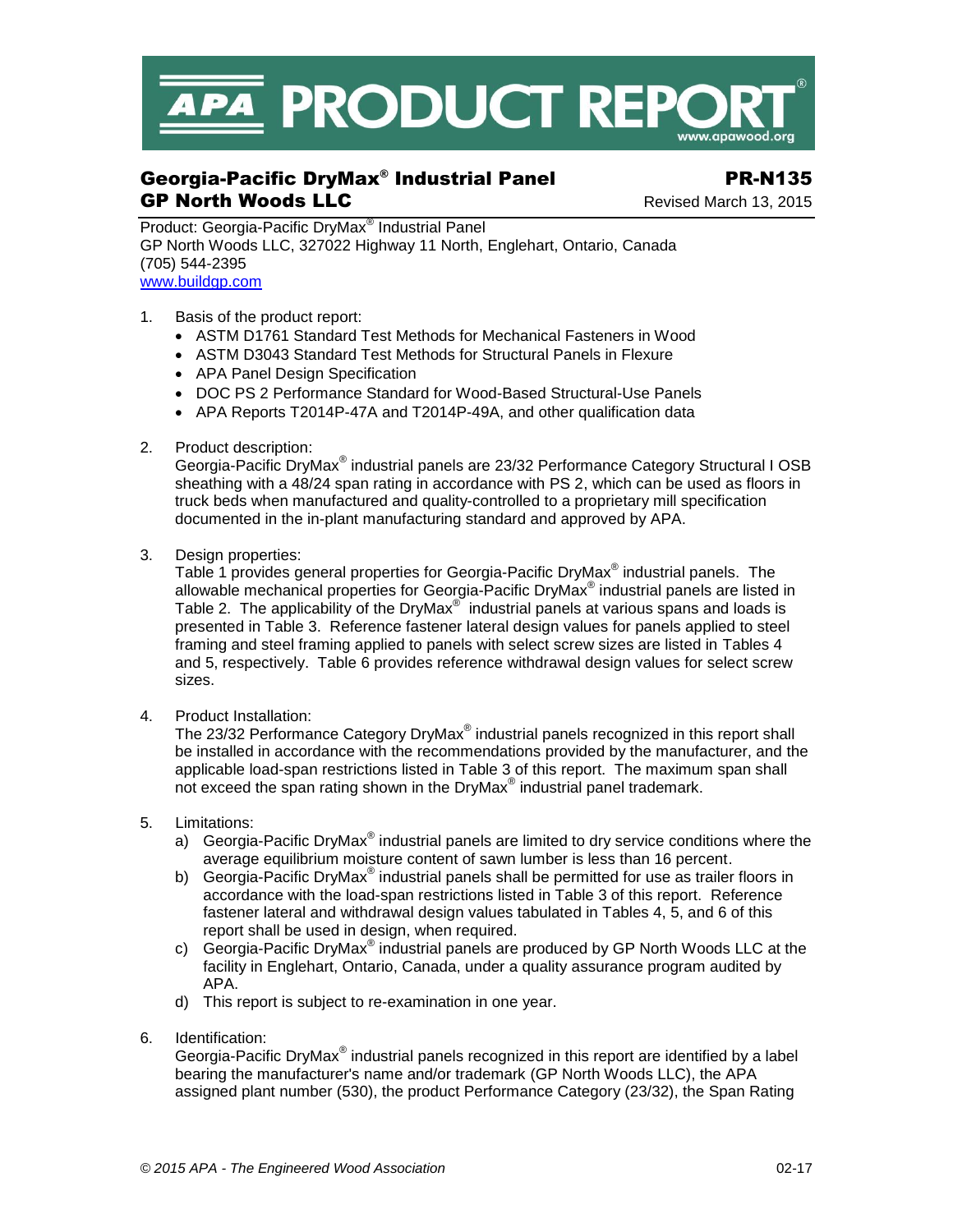(48/24, Structural I), the Exposure Rating (Exposure 1), the APA logo, the report numbers PR-N135, and a means of identifying the date of manufacture.

| Description                              | Specification                          |  |  |
|------------------------------------------|----------------------------------------|--|--|
| <b>Thickness</b>                         | 23/32 inch, $\pm$ 1/32 inch            |  |  |
|                                          | Recommended Label: Thickness 0.703 in. |  |  |
| Length and Width Tolerances              | Nominal Dimension $\pm$ 1/16 inch      |  |  |
| Length and Width Straightness Tolerances | $± 1/16$ inch                          |  |  |
| Squareness                               | $± 1/64$ inch/lineal foot              |  |  |
| Formaldehyde                             | Exempt from testing by CARB and HUD    |  |  |

Table 1. General Properties for Georgia-Pacific DryMax® Industrial Panels

For SI: 1 inch = 25.4 mm; 1 foot = 305 mm

Table 2. Allowable Mechanical Properties for Georgia-Pacific DryMax® Industrial Panels<sup>(a)</sup>

|                                                        | 23/32 Performance Category          |                                          |  |  |
|--------------------------------------------------------|-------------------------------------|------------------------------------------|--|--|
| Property                                               | Stress parallel to<br>strength axis | Stress perpendicular to<br>strength axis |  |  |
| Panel Bending Stiffness (EI), lbf-in. <sup>2</sup> /ft | 400,000                             | 146.400                                  |  |  |
| Panel Bending Strength (F <sub>b</sub> S), lbf-in./ft  | 1.000                               | 608                                      |  |  |
| Panel Shear in the plane $(F_s(B/Q))$ lbf/ft           | 250                                 | 250                                      |  |  |

For SI: 1 lbf-in.<sup>2</sup>/ft = 9.415 N-m<sup>2</sup>/m; 1 lbf-in./ft = 0.3707 N-m/m; 1 lbf/ft = 14.59 N/m

 $(a)$  The tabulated properties are in compliance with the design values for 48/24 Structural I OSB sheathing in accordance with the APA Panel Design Specification.

| Uniform      |                                 |    |    |    | Center-to-Center Support Spacing (in.) <sup>(a)</sup> |                            |    |    |
|--------------|---------------------------------|----|----|----|-------------------------------------------------------|----------------------------|----|----|
| Live<br>Load | Panel Perpendicular to Supports |    |    |    |                                                       | Panel Parallel to Supports |    |    |
| (psf)        | 12                              | 16 | 20 | 24 | 32                                                    | 12                         | 16 | 24 |
| 50           |                                 |    | ✓  |    |                                                       |                            |    |    |
| 100          |                                 |    | ✓  |    |                                                       |                            |    |    |
| 150          |                                 |    | ✓  | ✓  |                                                       |                            | ✓  |    |
| 200          |                                 |    |    |    |                                                       |                            |    |    |
| 250          |                                 |    |    |    |                                                       |                            |    |    |
| 300          |                                 |    |    |    |                                                       |                            |    |    |
| 350          |                                 |    |    |    |                                                       |                            |    |    |
| 400          |                                 |    |    |    |                                                       |                            |    |    |
| 450          |                                 |    |    |    |                                                       | ✓                          |    |    |

Table 3. Applicability of Georgia-Pacific DryMax<sup>®</sup> Industrial Panels for Transportation Equipment

For SI: 1 inch =  $25.4$  mm; 1 psf =  $47.9$  Pa

(a) Based on multi-span applications under normal duration of load and dry-use conditions with panels of 24 inches or wider attached to 2x nominal supports. The load-span combinations .<br>marked by "✓" shall be permitted for Georgia-Pacific DryMax<sup>®</sup> industrial panels.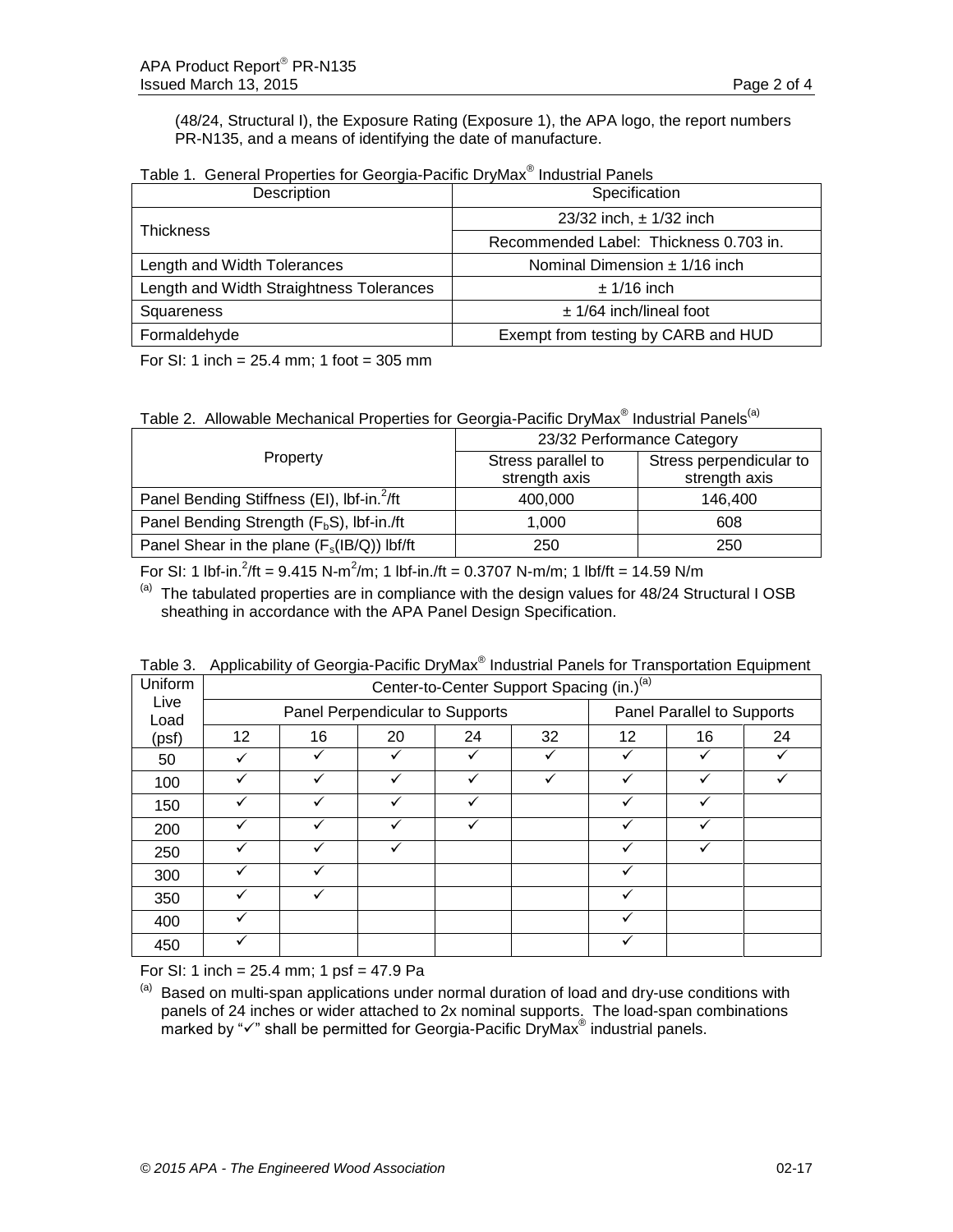## Table 4. Reference Lateral Design Values for Sheet Metal Screws through Georgia-Pacific DryMax<sup>®</sup> Industrial Panels into Steel Framing<sup>(a,b)</sup>

|                                                   | Reference Lateral Design Values (lbf) |                    |     |     |                       |
|---------------------------------------------------|---------------------------------------|--------------------|-----|-----|-----------------------|
| Framing                                           |                                       | 1/4-in. - 20 Self- |     |     |                       |
|                                                   | #8                                    | #10                | #12 | #14 | <b>Tapping Screws</b> |
| 0.058-in. Galvanized<br><b>Steel Hat Channels</b> | 140                                   | 195                | 225 | 240 | 230                   |

For SI: 1 inch =  $25.4$  mm; 1 lbf =  $4.448$  N

 $<sup>(a)</sup>$  Based on normal duration of load in dry-use conditions.</sup>

(b) Based on 0.058-in.-thick steel with a tensile capacity of 130,000 psi.

## Table 5. Reference Lateral Design Values for Sheet Metal Screws through Steel Framing into Georgia-Pacific DryMax® Industrial Panels<sup>(a,b)</sup>

|                                            | Reference Lateral Design Values (lbf) |     |     |     |                       |
|--------------------------------------------|---------------------------------------|-----|-----|-----|-----------------------|
| Framing                                    | <b>Screw Size</b>                     |     |     |     | 1/4-in. - 20 Self-    |
|                                            | #8                                    | #10 | #12 | #14 | <b>Tapping Screws</b> |
| 0.058-in. Galvanized<br>Steel Hat Channels | 105                                   | 125 | 145 | 190 | 170                   |

For SI: 1 inch = 25.4 mm; 1 lbf = 4.448 N; 1 psi = 6.89 kPa

 $(2)$  Based on normal duration of load in dry-use conditions.

(b) Based on 0.058-in.-thick steel with a tensile capacity of 130,000 psi.

| Table 6. Reference Withdrawal Design Values for Sheet Metal Screws <sup>(a,b)</sup> |  |  |
|-------------------------------------------------------------------------------------|--|--|
|                                                                                     |  |  |

|                                               | Reference Withdrawal Design Values for Screws (lbf) |             |             |             |                       |
|-----------------------------------------------|-----------------------------------------------------|-------------|-------------|-------------|-----------------------|
| Georgia-Pacific<br>DryMax <sup>®</sup> Panels | <b>Screw Size</b>                                   |             |             |             | 1/4-in.-20 Self-      |
|                                               | #8                                                  | #10         | #12         | #14         | <b>Tapping Screws</b> |
| 23/32                                         | $125^{(c)}$                                         | $165^{(c)}$ | $195^{(c)}$ | $225^{(d)}$ | $185^{(d)}$           |

For SI: 1 inch = 25.4 mm; 1 lbf = 4.448 N; 1 psi = 6.89 kPa

(a) Based on normal duration of load in dry-use conditions.

(b) Based on 0.058-in.-thick steel with a tensile capacity of 130,000 psi.

<sup>(c)</sup> Value controlled by screw head pull-through *Georgia Pacific DryMax*® industrial panels.

 $\frac{d}{dt}$  Value controlled by screw pull-out of metal framing.